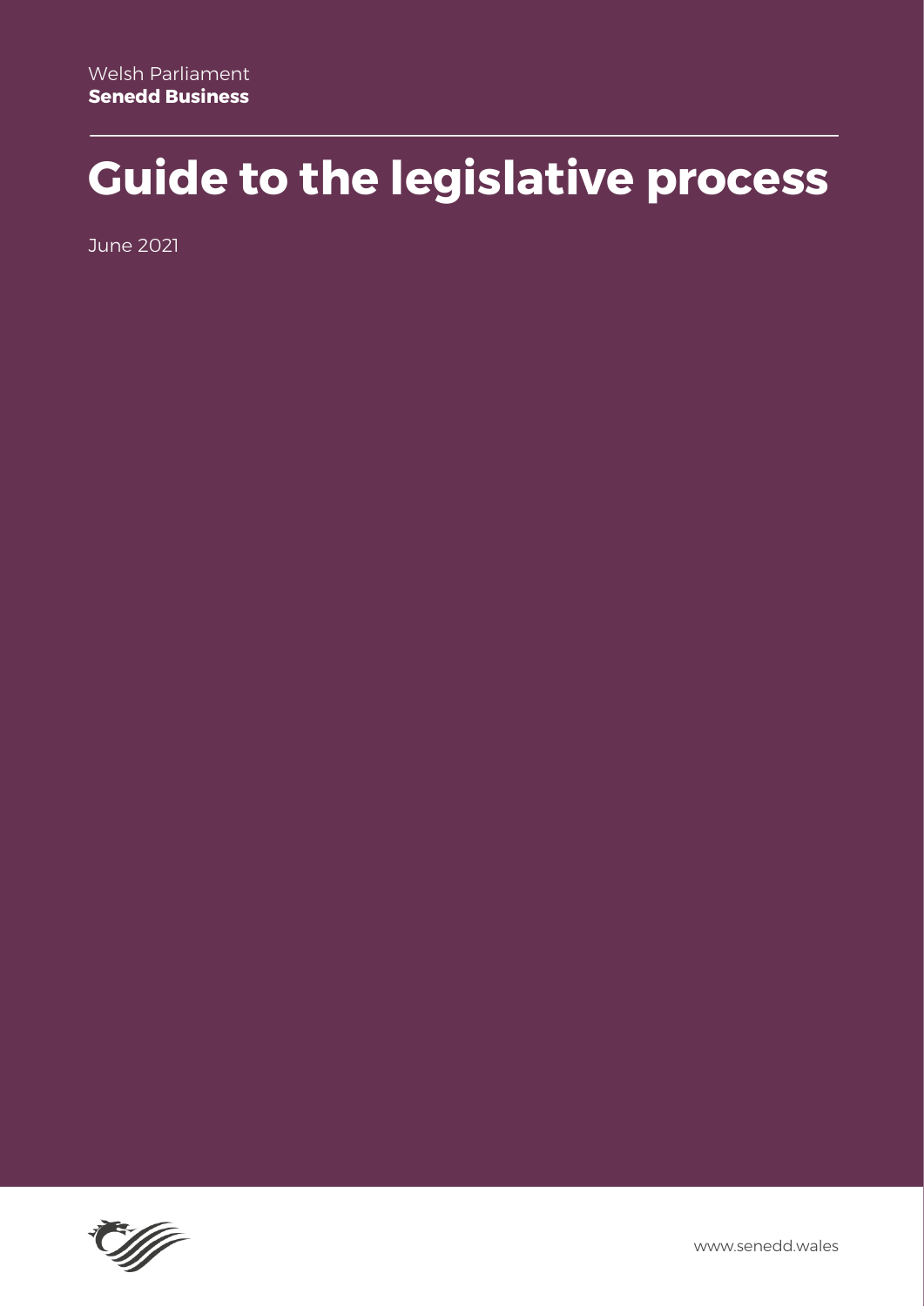The Welsh Parliament is the democratically elected body that represents the interests of Wales and its people. Commonly known as the Senedd, it makes laws for Wales, agrees Welsh taxes and holds the Welsh Government to account

An electronic copy of this document can be found on the Senedd website: [www.senedd.wales](http://www.senedd.wales/) 

Copies of this document can also be obtained in accessible formats including Braille, large print, audio or hard copy from:

Welsh Parliament Cardiff Bay CF99 1SN

Tel: 0300 200 6565 Email: [legislation@senedd.wales](mailto:legislation@senedd.wales)

#### © Senedd Commission Copyright 2021

The text of this document may be reproduced free of charge in any format or medium providing that it is reproduced accurately and not used in a misleading or derogatory context. The material must be acknowledged as copyright of the Senedd Commission and the title of the document specified.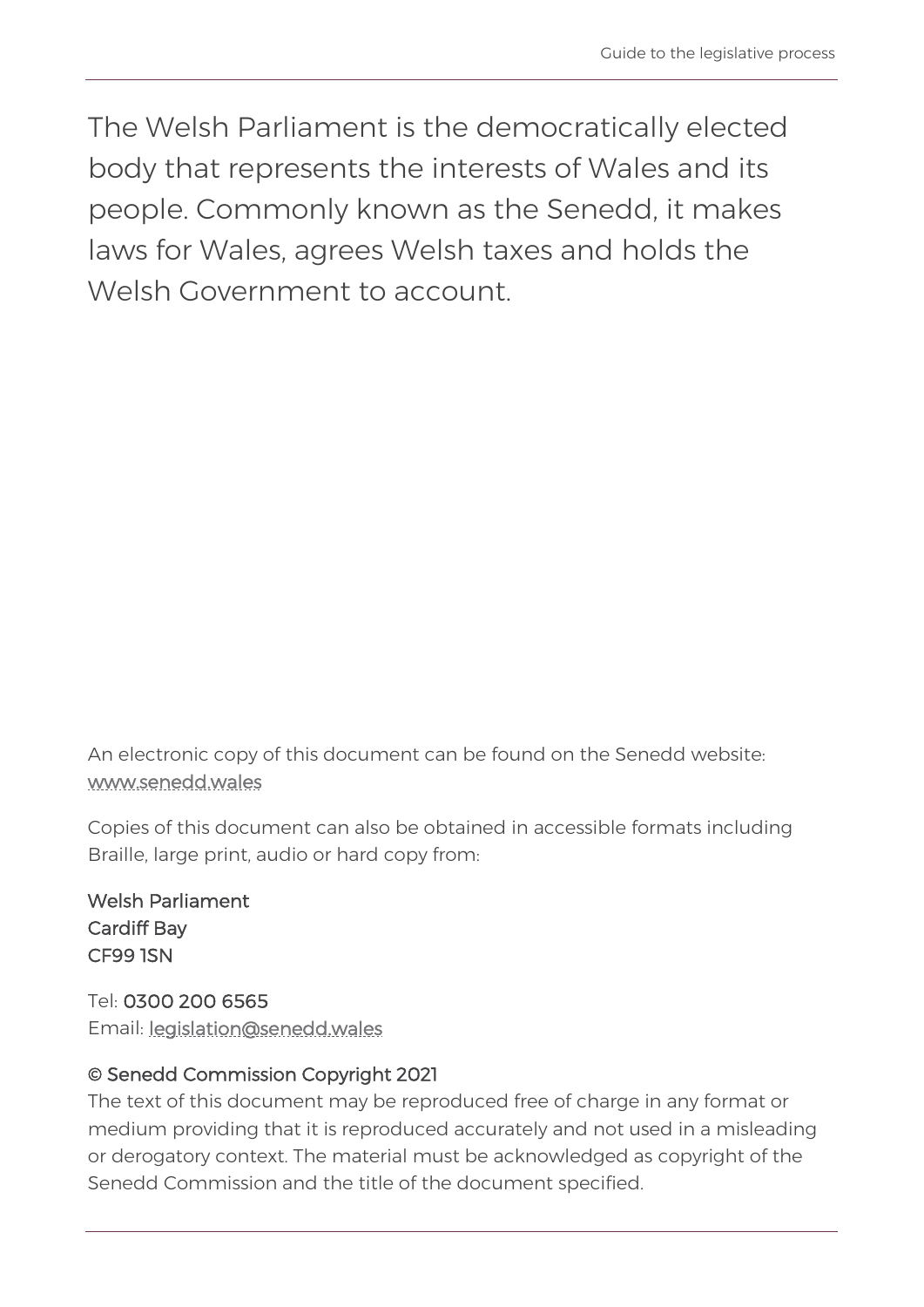#### Contents

| Summary of process for Senedd scrutiny of Public Bills4 |  |
|---------------------------------------------------------|--|
|                                                         |  |
|                                                         |  |
|                                                         |  |
|                                                         |  |
|                                                         |  |
|                                                         |  |
|                                                         |  |
|                                                         |  |
|                                                         |  |
|                                                         |  |
|                                                         |  |
|                                                         |  |
|                                                         |  |
|                                                         |  |
|                                                         |  |
|                                                         |  |
|                                                         |  |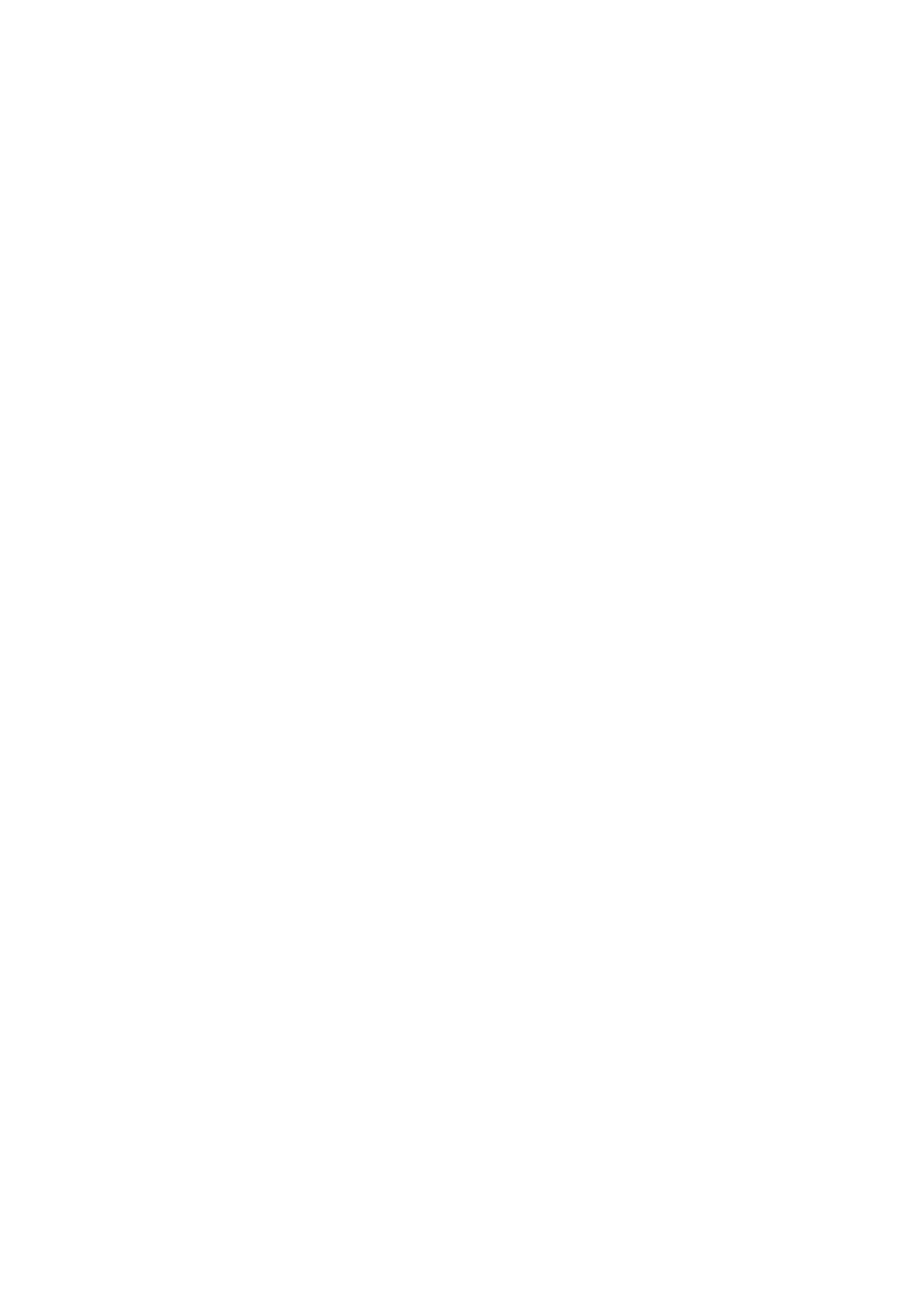# <span id="page-4-0"></span>**Summary of process for Senedd scrutiny of Public Bills**

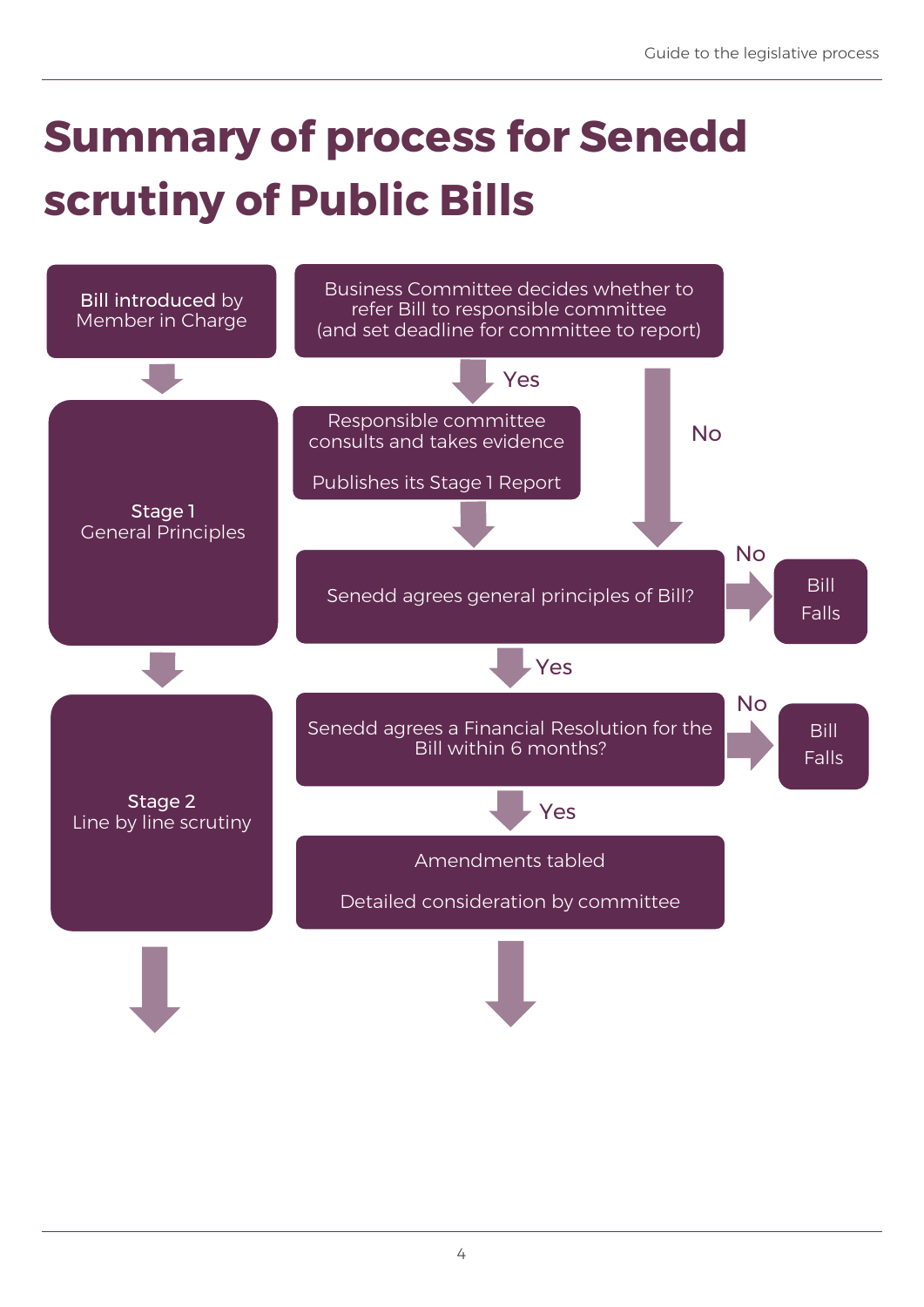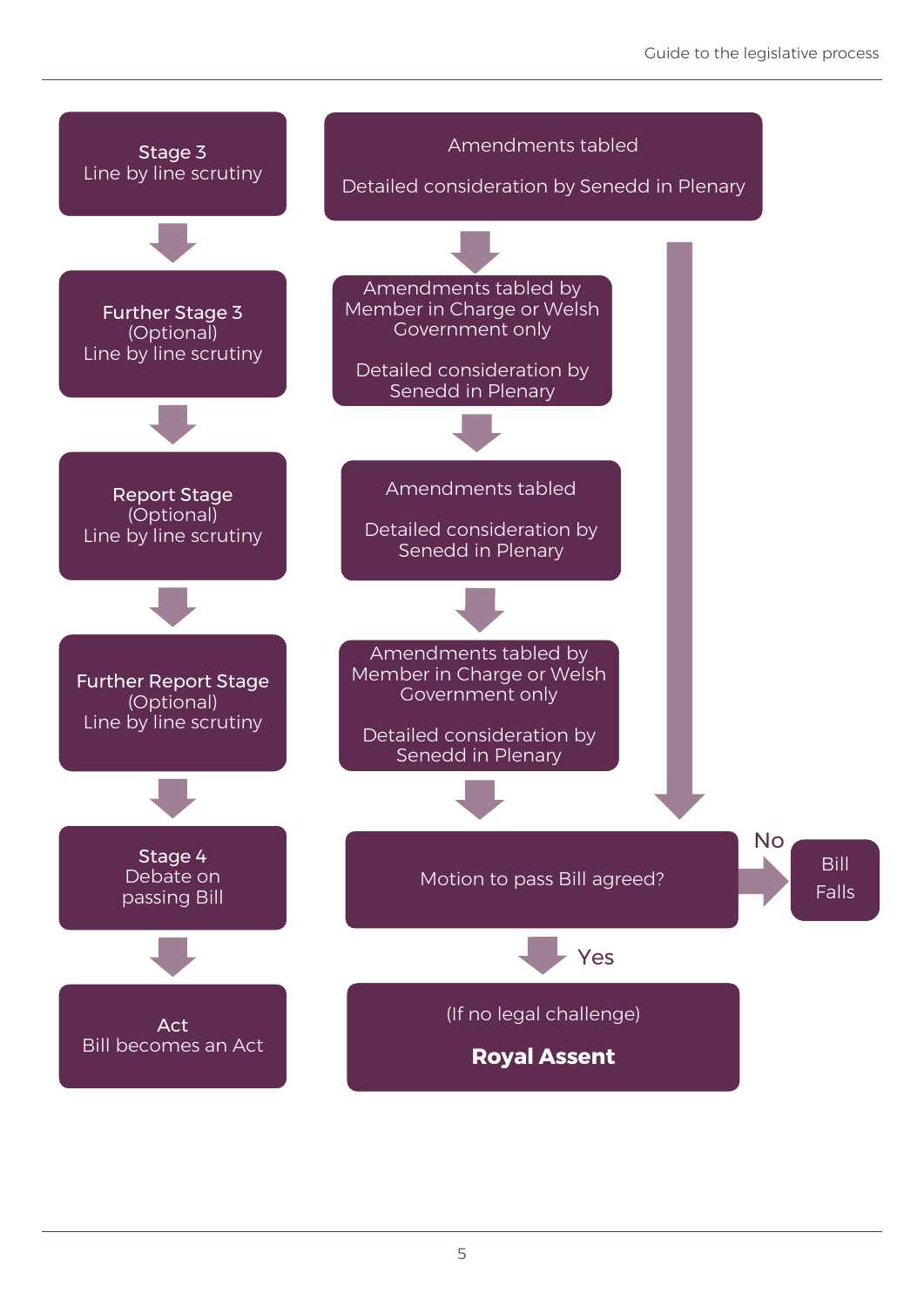### <span id="page-6-0"></span>**Introduction**

**1.** This guide provides an overview of the procedure for the consideration and passing of Public Bills by the Senedd.

**2.** It also provides a brief overview of procedures for making and scrutinising subordinate legislation.

### <span id="page-6-1"></span>Background

**3.** The [Government of Wales Act 2006 \(as amended\)](http://www.legislation.gov.uk/ukpga/2006/32/contents) [\(](http://www.legislation.gov.uk/ukpga/2006/32/contents)"the 2006 Act") provides for the Senedd to make laws, known as 'Acts of Senedd Cymru'.

**4.** The UK Parliament had devolved its law-making powers in a number of subject areas to the Senedd, with some exceptions and restrictions. The subject areas, and the exceptions and restrictions, were set out in Schedule 7 to the 2006 Act. However, the enactment of the Wales Act 2017 made some significant changes to the powers of the Senedd, and in particular set out a new ["reserved](https://senedd.wales/how-we-work/our-role/powers/)  [powers"](https://senedd.wales/how-we-work/our-role/powers/) model for Acts of the Senedd, which is set out in Schedules 7A and 7B of the 2006 Act.

**5.** The UK Parliament retains the power to pass Acts in the areas which it has devolved to the Senedd. However, by convention the UK Government will not normally ask Parliament to do this unless the Senedd has agreed to this, through a process call 'legislative consent'.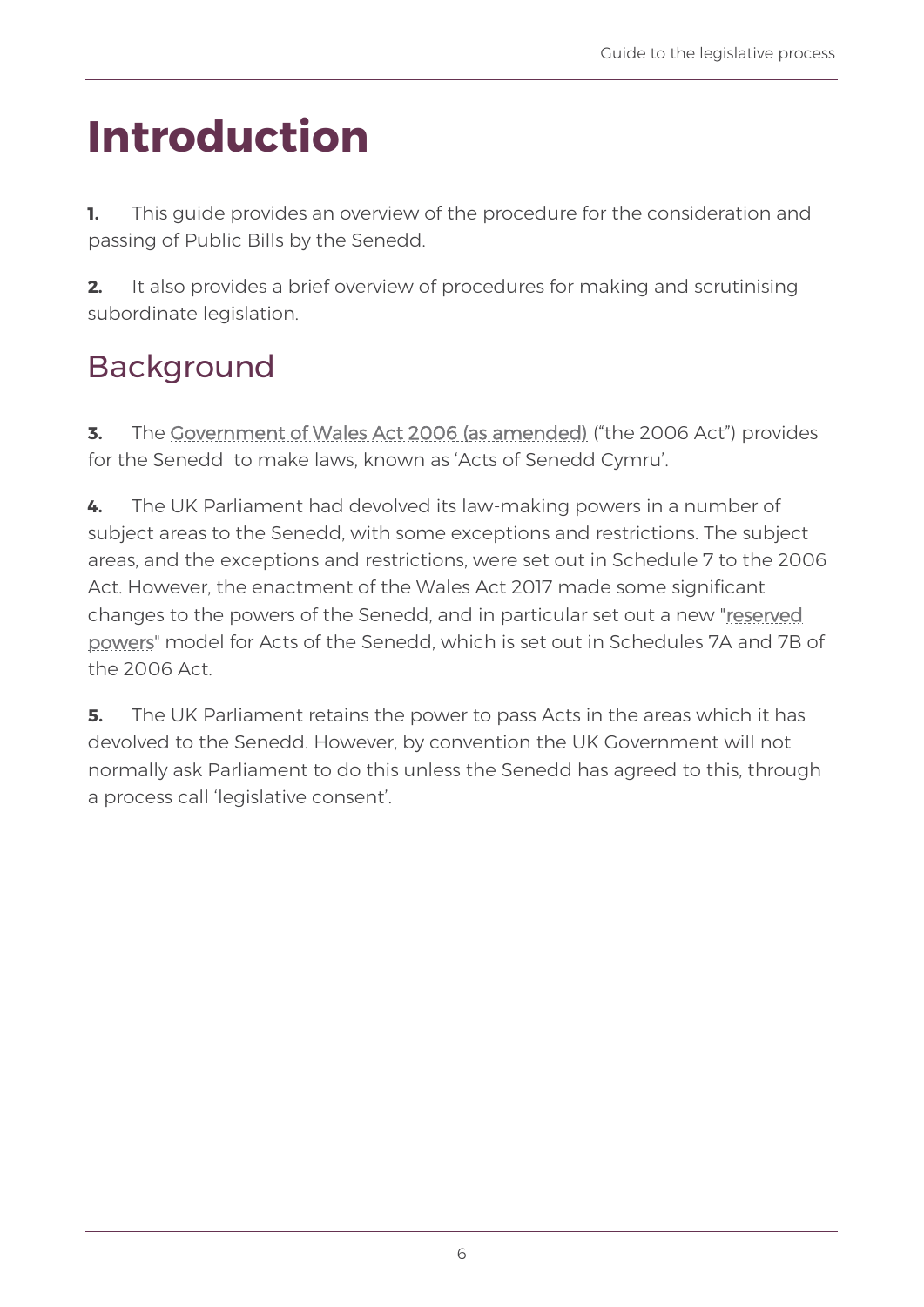# <span id="page-7-0"></span>**Bills in the Senedd**

#### <span id="page-7-1"></span>What is a Bill?

**6.** A Bill is a draft law. Once a Bill has been considered and passed by the Senedd, and given Royal Assent by the monarch, it becomes an 'Act of Senedd Cymru'.

**7.** An Act of Senedd Cymru is a law, enforceable in relation to all areas of Wales where it is applicable.

#### <span id="page-7-2"></span>Introducing a Bill

**8.** In order for a Bill to be considered by the Senedd, it must be formally 'introduced' into the Senedd. In practice, this means the Bill is laid with officials in the Table Office, who arrange for the Bill to be published on the Senedd's website.

**9.** Most Bills are introduced by Ministers ('Government Bills') but Bills can also be introduced by:

- a Senedd committee:
- an individual Member whose name is drawn from a ballot; or
- the Senedd Commission

**10.** On introduction, except in some limited circumstances, Bills must be available in English and Welsh. The Presiding Officer must publish a statement indicating whether or not he or she considers that the Senedd has the power to make the Bill. Each Bill must also be accompanied by an Explanatory Memorandum that sets out its policy objectives, details of any consultation already undertaken on the Bill, estimates of the costs of implementing the Bill and any other relevant information.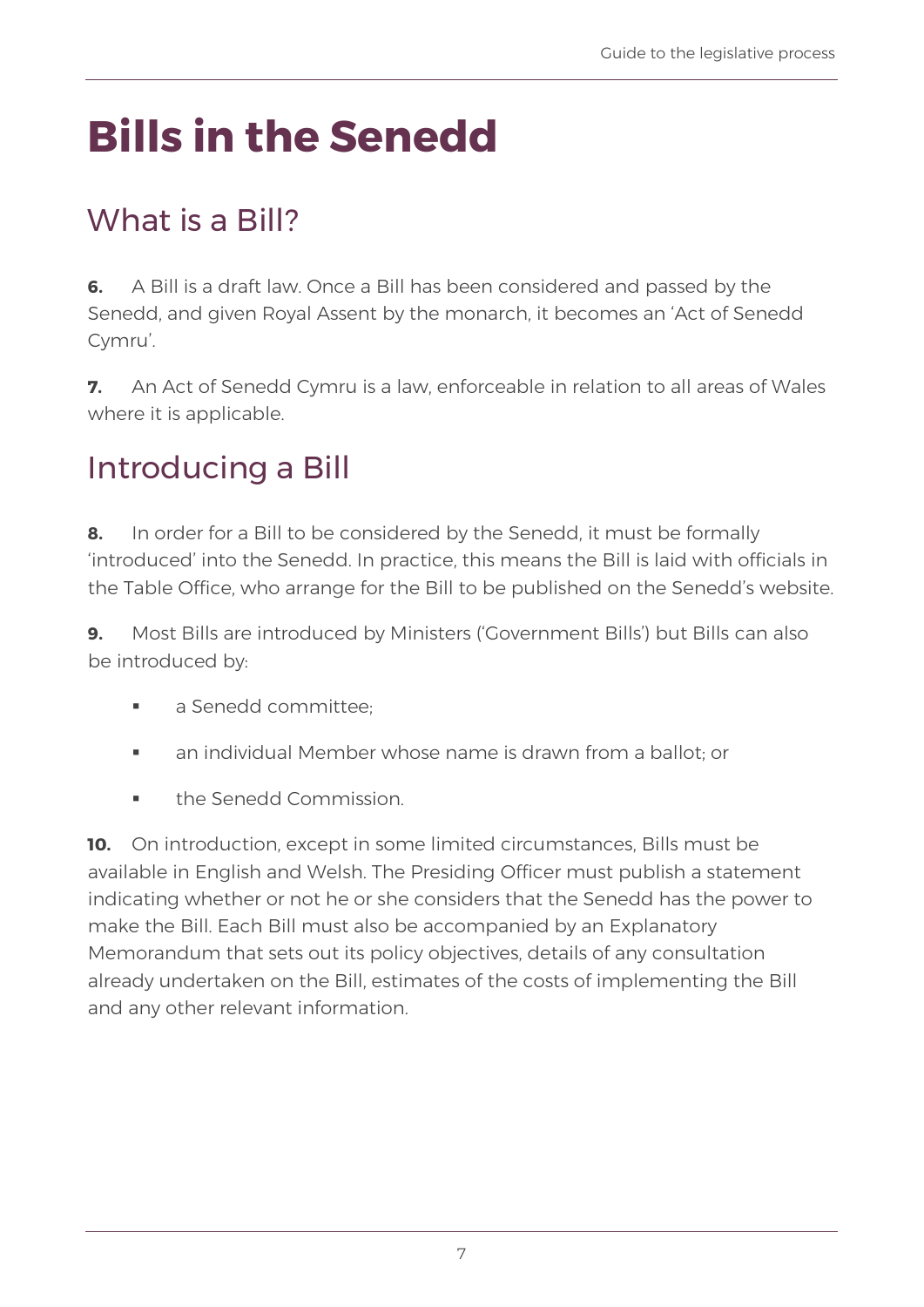# <span id="page-8-0"></span>**The process for considering a Government Bill**

**11.** There is, generally, a four stage process for the consideration of a Government Bill in the Senedd.

### <span id="page-8-1"></span>Stage 1

**12.** This stage involves the consideration of the general principles of a Bill by a committee (or committees), followed by the agreement (or otherwise) to the general principles by the Senedd.

**13.** The committee will focus on the main purpose(s) of the Bill, rather than looking at the fine detail (which is a matter for later stages). The committee may also invite representations from interested parties, and may take written and oral evidence to inform its work.

**14.** Once the committee has reported, the Senedd will be asked to debate and vote on the Bill's general principles - the 'Stage 1 debate'.

#### <span id="page-8-2"></span>Stage 2

**15.** This stage follows the completion of Stage 1 and involves the detailed consideration, by a committee, of a Bill and any amendments proposed by Members of the Senedd.

**16.** Any Member of the Senedd may table amendments to the Bill and there is no limit to the number of amendments that can be tabled. However, only committee members may vote on amendments. This stage ends when all the amendments have been considered.

**17.** If the Presiding Officer determines that a financial resolution is required for the Bill, then no proceedings may take place at Stage 2 before that financial resolution is agreed by the Senedd. If a financial resolution is not agreed within six months of the agreement by the Senedd of the general principles of a Bill at Stage 1, the Bill falls.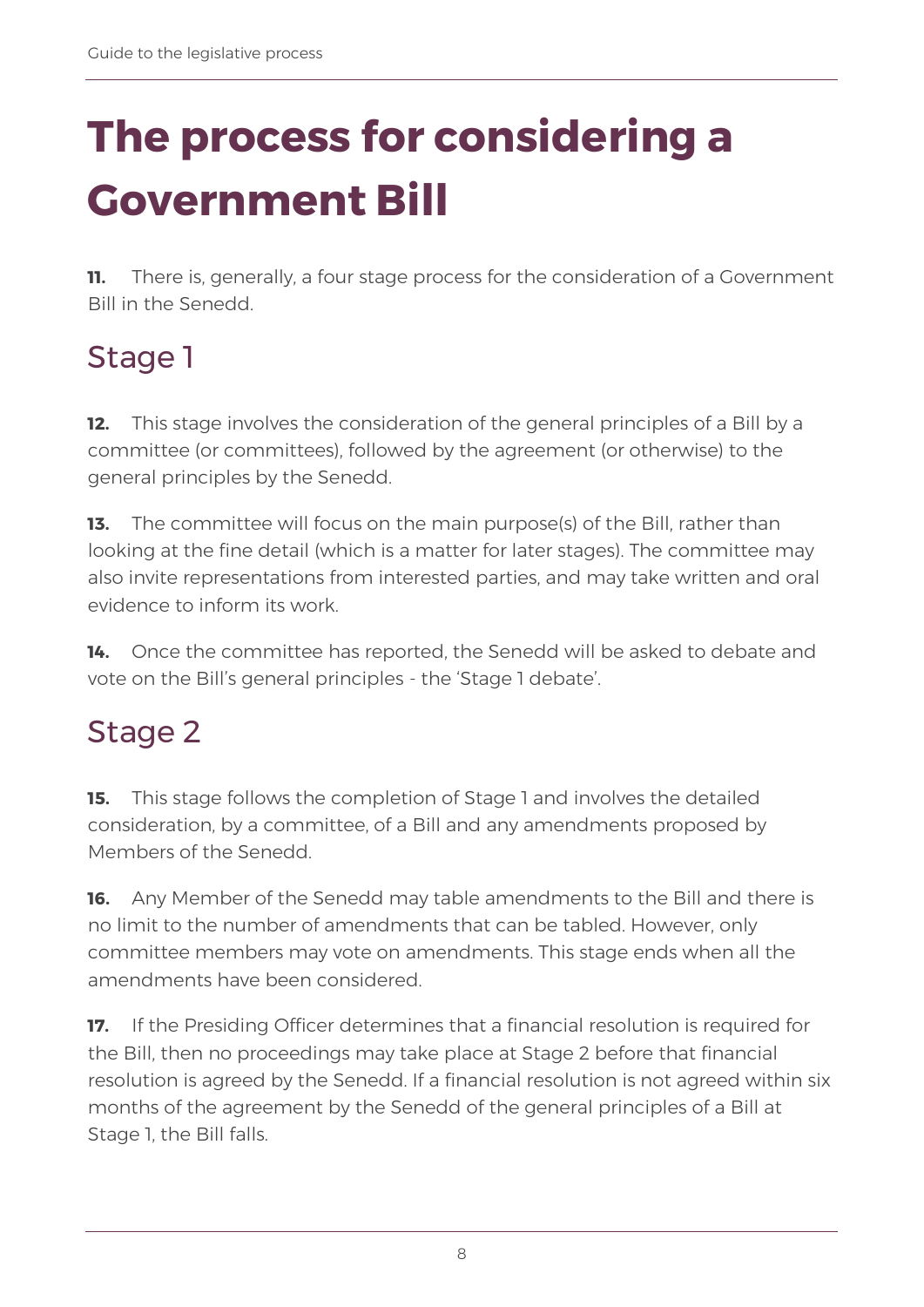#### <span id="page-9-0"></span>Stage 3

**18.** This stage follows the completion of Stage 2 and involves the detailed consideration, by the Senedd as a whole, of the Bill and any amendments proposed by Members of the Senedd.

**19.** Any Member may table amendments to the Bill, but the Presiding Officer can decide which amendments will be considered by the Senedd.

### <span id="page-9-1"></span>Other amending stages

**20.** If the Senedd wishes, it may also consider a Bill at Further Stage 3, Report Stage and Further Report Stage.

#### <span id="page-9-2"></span>Stage 4

**21.** This is the last stage of the process and follows the completion of Stage 3 (or the final amending stage). At this Stage, the Senedd votes on whether to pass the final text of the Bill.

#### <span id="page-9-3"></span>Passing a Bill

**22.** If passed by the Senedd at Stage 4, a Bill must receive Royal Assent from the monarch before formally becoming a piece of law.

**23.** If the Senedd does not pass the Bill at Stage 4, it falls and no further action can be taken on it.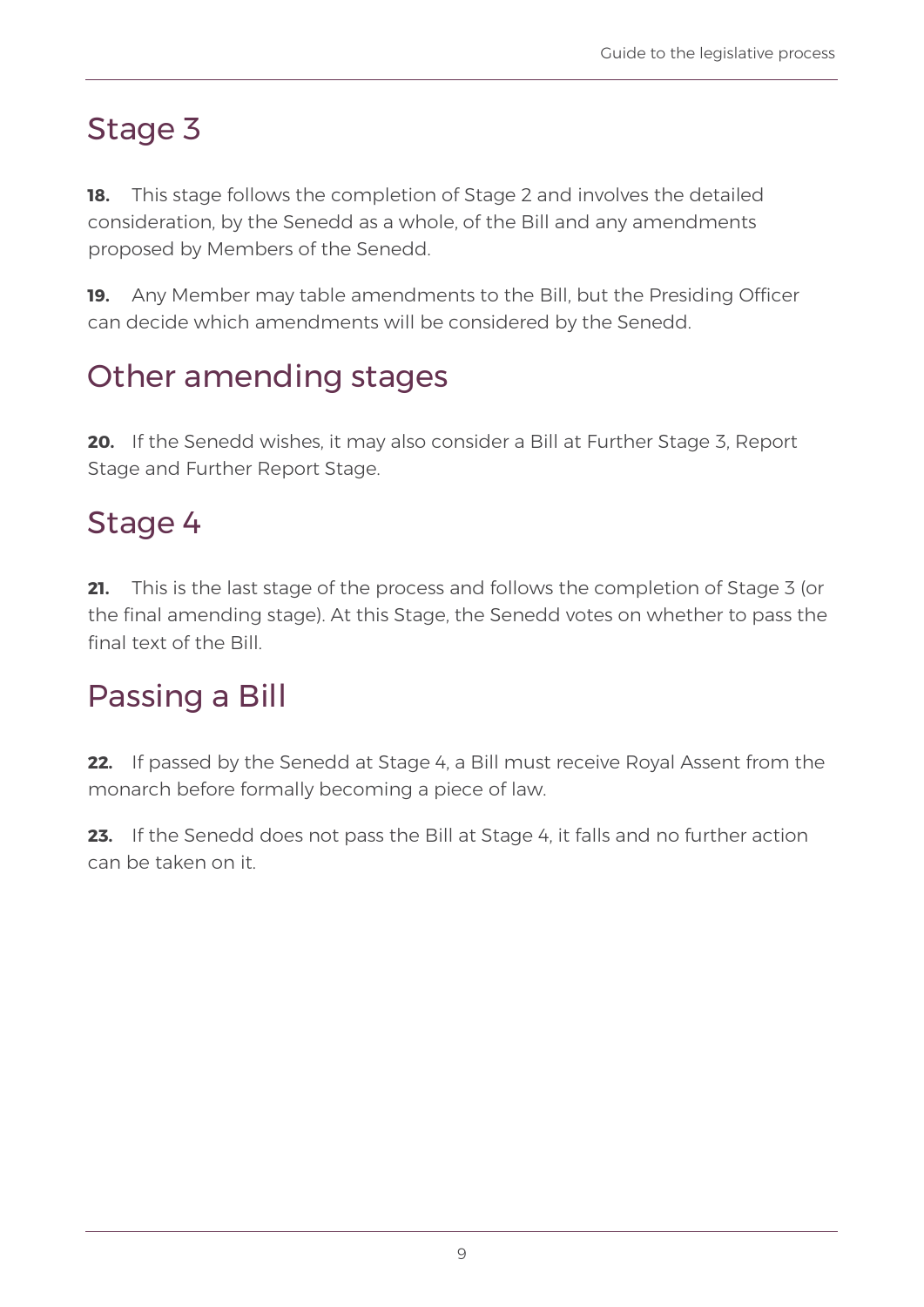### <span id="page-10-0"></span>**Other Bills**

**24.** Bills can also be introduced by Senedd committees, individual Members or the Senedd Commission and will generally follow a similar procedure to that set out above.

**25.** Members can only introduce a Bill if they have been successful in one of the ballots conducted under the authority of the Presiding Officer. In order to enter the ballot, Members must provide the title of the Bill they wish to introduce and an explanation of the policy objectives of that Bill. If they are successful in a ballot, they must also obtain leave from the Senedd as a whole to introduce a Bill based on that explanation.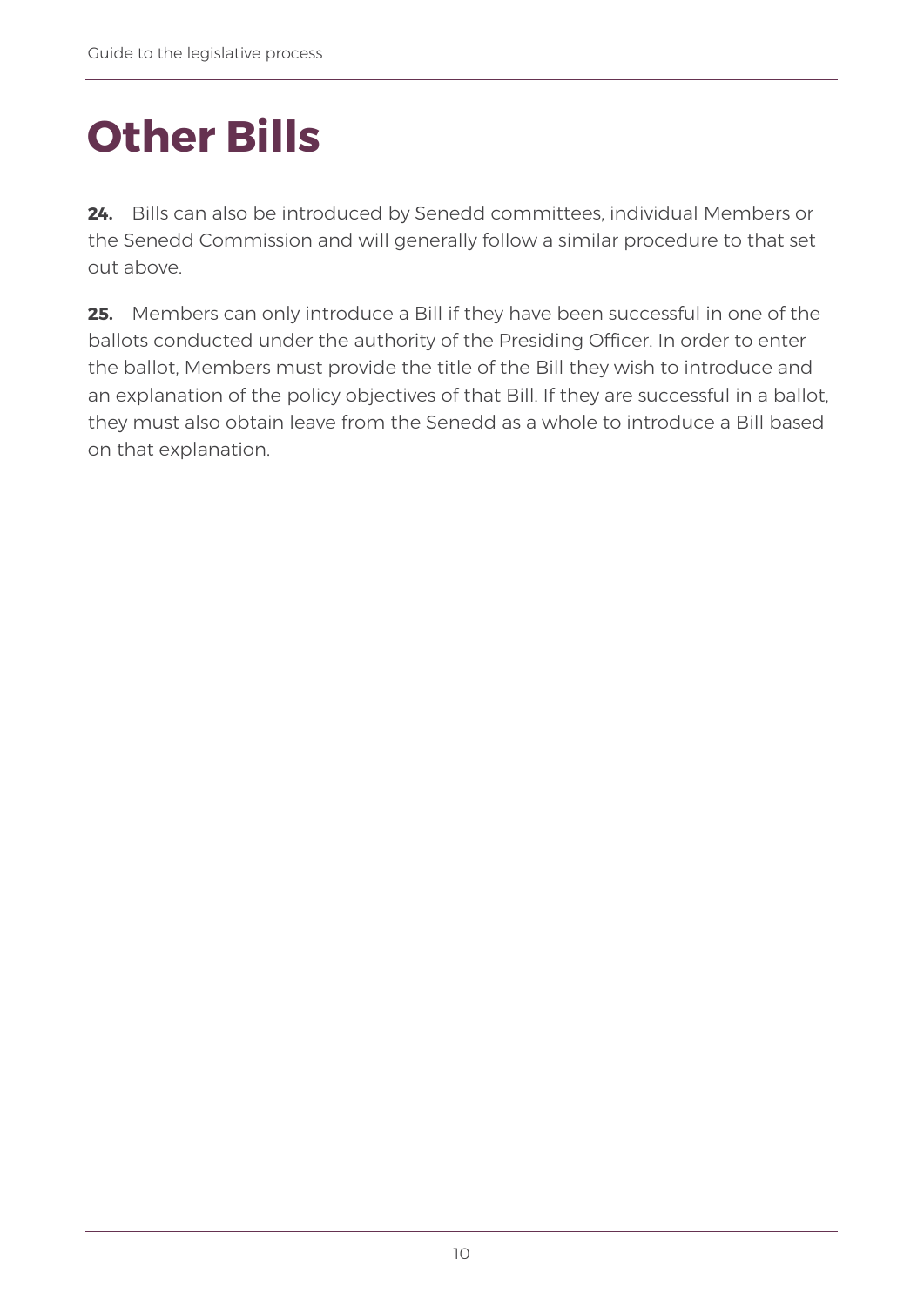# <span id="page-11-0"></span>**Subordinate Legislation in the Senedd**

### <span id="page-11-1"></span>What is subordinate legislation?

**26.** Acts of Senedd Cymru are primary legislation, as are Acts of the UK Parliament. 'Subordinate legislation' is an umbrella term for laws made under the authority of an Act (or Assembly Measure). Subordinate legislation is also known as secondary or delegated legislation and generally takes the form of statutory instruments.

**27.** When passing a Bill, the Senedd approves its principles, general objectives and important points of detail. However, it will usually give the Welsh Ministers, or some other body, subordinate legislation powers to make detailed rules and regulations or compel action relating to how the main law is implemented.

#### <span id="page-11-2"></span>How is subordinate legislation made?

**28.** Although a number of bodies, including local authorities and other statutory bodies, are able to make subordinate legislation, most subordinate legislation of concern to the Senedd will be made by Ministers.

**29.** There are three main categories of subordinate legislation depending on the procedure used for scrutinising and approving it. These are known as:

- No Procedure usually published, but requiring only approval by Ministers (or their officials);
- Negative Resolution published, but the Senedd can agree, within 40 days, to annul (cancel) the legislation if a Member tables a motion requesting it;
- Affirmative Resolution published in draft and requiring the approval of the Senedd before it can come into force.

**30.** Occasionally, for particularly important or contentious legislation, a so-called super affirmative procedure is used. This is an affirmative procedure but with